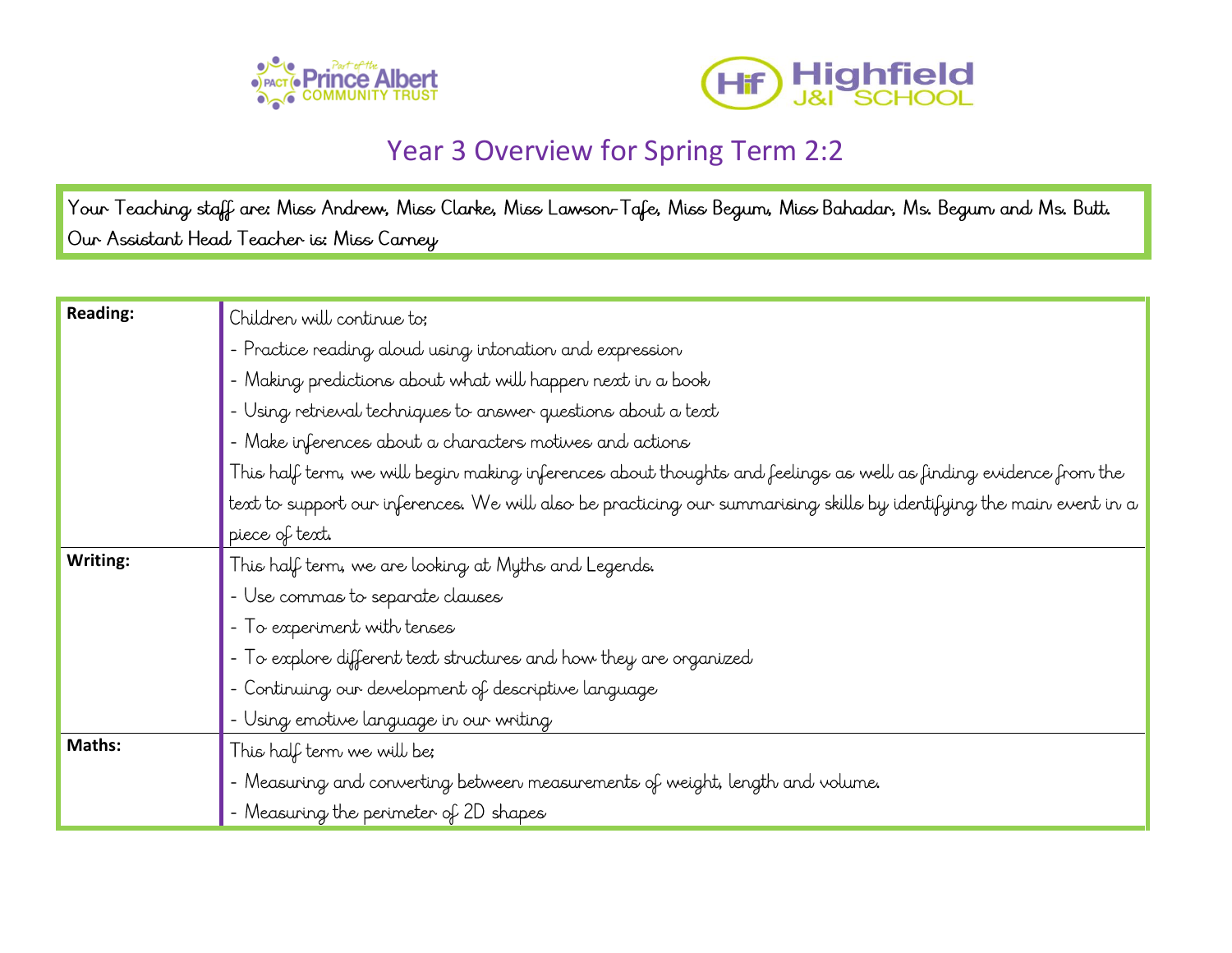



|                  | Recognizing and finding fractions of amounts                                                              |
|------------------|-----------------------------------------------------------------------------------------------------------|
|                  | - Solving problems that involve fractions                                                                 |
| Science:         | Plants:                                                                                                   |
|                  | - The children will plant and grow seeds over February half term so they can be used in this topic        |
|                  | - They will identify the different parts of a range of plants including trees and flowers                 |
|                  | - Describe the functions of each part of the plant                                                        |
|                  | - Discuss what plants need in order to grow and how this can vary between different plants                |
|                  | - Explore how water is transported within plants and how plants play a part in the life cycle             |
| RE:              | Exploring how memories are more than just pictures through Judaism                                        |
|                  | How is Passover celebrated and what happened at Passover through the Jewish story                         |
|                  | Studying what happens at the Seder meal                                                                   |
|                  | Exploring the qualities of a good friendship and how this applies to the friends of Jesus                 |
|                  | Listening to and retelling the Easter story and how it is celebrated within Christianity                  |
| <b>Non-Core:</b> | Geography:                                                                                                |
|                  | This half term, we are studying the Geography of Egypt.                                                   |
|                  | - Where is Egypt and what is the country like?                                                            |
|                  | - Studying the River Nile and why many Egyptians choose to live near to the river                         |
|                  | - Exploring the landscape of Egypt                                                                        |
|                  | - Discussing the history of the red land and black land and deciding where would make a better settlement |
|                  |                                                                                                           |
|                  | Arti                                                                                                      |
|                  | - We are studying Lamiaa Ameen who is an Egyptian born artist.                                            |
|                  | - We will be using different lines to show size, shape and thickness.                                     |